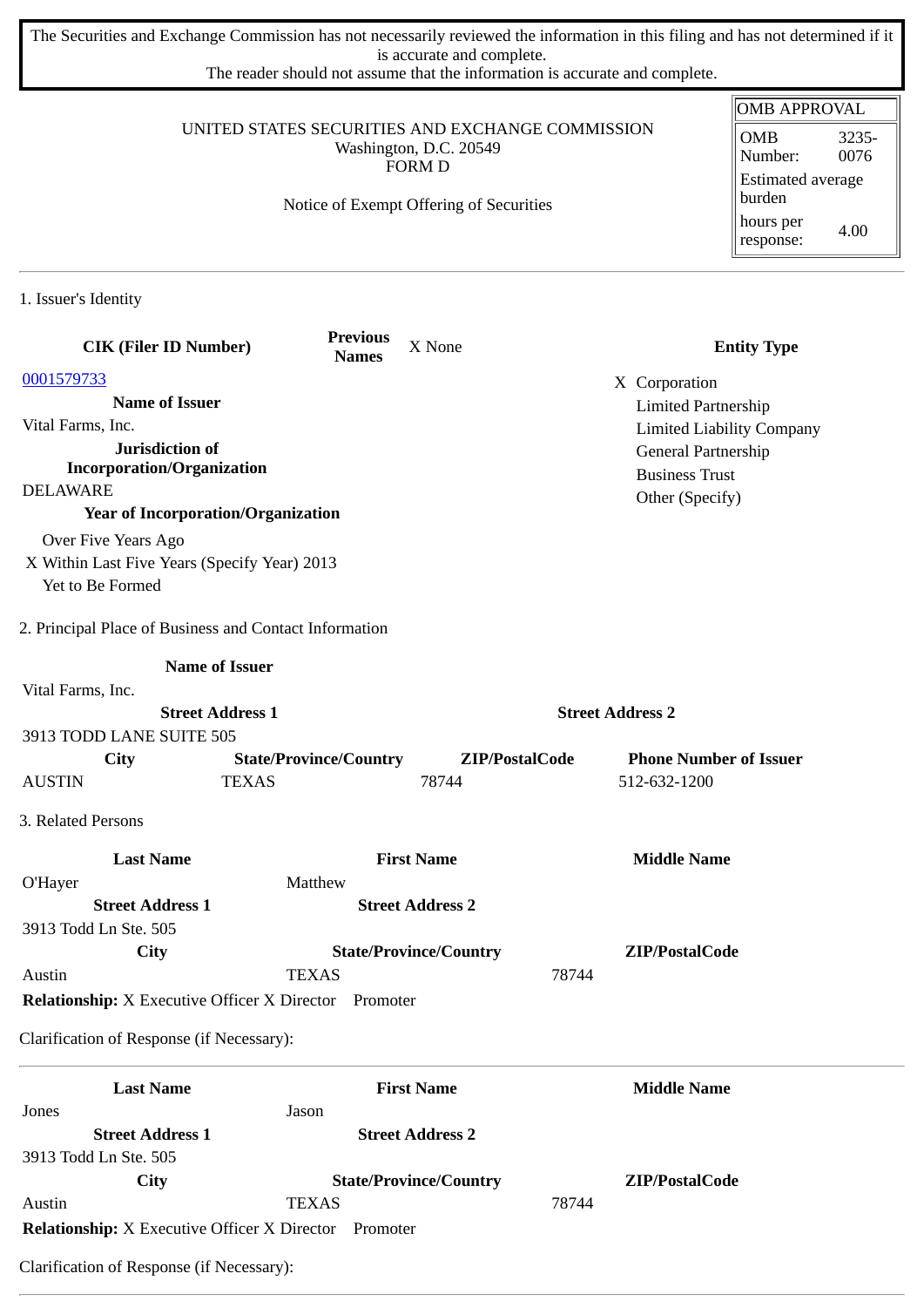|                                                                | <b>First Name</b>                             | <b>Middle Name</b>        |
|----------------------------------------------------------------|-----------------------------------------------|---------------------------|
| Kelley                                                         | Alan                                          |                           |
| <b>Street Address 1</b>                                        | <b>Street Address 2</b>                       |                           |
| 3913 Todd Ln Ste. 505                                          |                                               |                           |
| <b>City</b><br>Austin                                          | <b>State/Province/Country</b><br><b>TEXAS</b> | ZIP/PostalCode<br>78744   |
| <b>Relationship:</b> Executive Officer X Director Promoter     |                                               |                           |
|                                                                |                                               |                           |
| Clarification of Response (if Necessary):                      |                                               |                           |
| <b>Last Name</b>                                               | <b>First Name</b>                             | <b>Middle Name</b>        |
| Heintzman                                                      | Andrew                                        |                           |
| <b>Street Address 1</b><br>3913 Todd Ln Ste. 505               | <b>Street Address 2</b>                       |                           |
| City                                                           | <b>State/Province/Country</b>                 | ZIP/PostalCode            |
| Austin                                                         | <b>TEXAS</b>                                  | 78744                     |
| <b>Relationship:</b> Executive Officer X Director Promoter     |                                               |                           |
|                                                                |                                               |                           |
| Clarification of Response (if Necessary):                      |                                               |                           |
| <b>Last Name</b>                                               | <b>First Name</b>                             | <b>Middle Name</b>        |
| Khoury                                                         | Karl                                          |                           |
| <b>Street Address 1</b><br>3913 Todd Ln Ste. 505               | <b>Street Address 2</b>                       |                           |
| City                                                           | <b>State/Province/Country</b>                 | ZIP/PostalCode            |
| Austin                                                         | <b>TEXAS</b>                                  | 78744                     |
| <b>Relationship:</b> Executive Officer X Director Promoter     |                                               |                           |
|                                                                |                                               |                           |
| Clarification of Response (if Necessary):                      |                                               |                           |
| 4. Industry Group                                              |                                               |                           |
|                                                                |                                               |                           |
|                                                                |                                               |                           |
| X Agriculture                                                  | <b>Health Care</b>                            | Retailing                 |
| <b>Banking &amp; Financial Services</b>                        | Biotechnology                                 | <b>Restaurants</b>        |
| <b>Commercial Banking</b>                                      | Health Insurance                              | Technology                |
| Insurance<br>Investing                                         | Hospitals & Physicians                        | Computers                 |
| <b>Investment Banking</b>                                      | Pharmaceuticals                               | Telecommunications        |
| Pooled Investment Fund                                         | Other Health Care                             | Other Technology          |
| Is the issuer registered as                                    | Manufacturing                                 | <b>Travel</b>             |
| an investment company under                                    | <b>Real Estate</b>                            | Airlines & Airports       |
| the Investment Company<br>Act of 1940?                         | Commercial                                    |                           |
| Yes<br>N <sub>o</sub>                                          | Construction                                  | Lodging & Conventions     |
|                                                                | <b>REITS &amp; Finance</b>                    | Tourism & Travel Services |
| Other Banking & Financial Services<br><b>Business Services</b> |                                               | Other Travel              |
| Energy                                                         | Residential                                   | Other                     |
| <b>Coal Mining</b>                                             | <b>Other Real Estate</b>                      |                           |
| <b>Electric Utilities</b>                                      |                                               |                           |
|                                                                |                                               |                           |
| <b>Energy Conservation</b>                                     |                                               |                           |
| <b>Environmental Services</b>                                  |                                               |                           |
| Oil & Gas<br><b>Other Energy</b>                               |                                               |                           |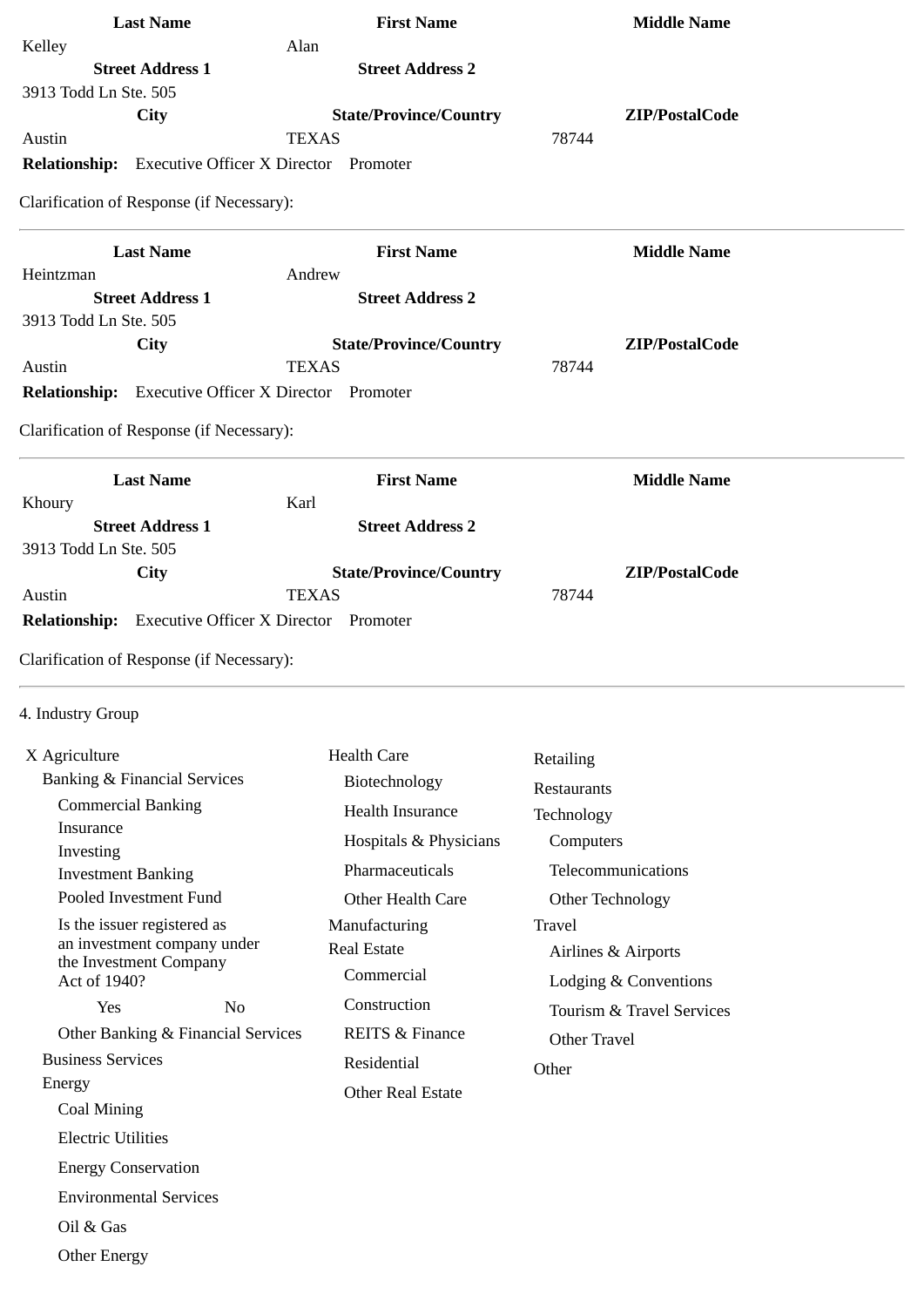## 5. Issuer Size

| <b>Revenue Range</b>             | <b>OR</b> | <b>Aggregate Net Asset Value Range</b> |
|----------------------------------|-----------|----------------------------------------|
| No Revenues                      |           | No Aggregate Net Asset Value           |
| $$1 - $1,000,000$                |           | $$1 - $5,000,000$                      |
| $$1,000,001 - $5,000,000$        |           | \$5,000,001 - \$25,000,000             |
| $$5,000,001 -$<br>\$25,000,000   |           | $$25,000,001 - $50,000,000$            |
| $$25,000,001 -$<br>\$100,000,000 |           | \$50,000,001 - \$100,000,000           |
| Over \$100,000,000               |           | Over \$100,000,000                     |
| X Decline to Disclose            |           | Decline to Disclose                    |
| Not Applicable                   |           | Not Applicable                         |

6. Federal Exemption(s) and Exclusion(s) Claimed (select all that apply)

|                                                 | Investment Company Act Section 3(c) |                    |  |
|-------------------------------------------------|-------------------------------------|--------------------|--|
| Rule $504(b)(1)$ (not (i), (ii) or (iii))       | Section $3(c)(1)$                   | Section $3(c)(9)$  |  |
| Rule 504 (b) $(1)(i)$                           | Section $3(c)(2)$                   | Section $3(c)(10)$ |  |
| Rule 504 (b) $(1)(ii)$<br>Rule 504 (b)(1)(iii)  | Section $3(c)(3)$                   | Section $3(c)(11)$ |  |
| Rule 505                                        | Section $3(c)(4)$                   | Section $3(c)(12)$ |  |
| $X$ Rule 506(b)                                 | Section $3(c)(5)$                   | Section $3(c)(13)$ |  |
| Rule $506(c)$<br>Securities Act Section 4(a)(5) | Section $3(c)(6)$                   | Section $3(c)(14)$ |  |
|                                                 | Section $3(c)(7)$                   |                    |  |

- 7. Type of Filing
- X New Notice Date of First Sale 2015-12-03 First Sale Yet to Occur Amendment
- 8. Duration of Offering

Does the Issuer intend this offering to last more than one year? Yes X No

9. Type(s) of Securities Offered (select all that apply)

| X Equity                                                                                       | Pooled Investment Fund Interests   |
|------------------------------------------------------------------------------------------------|------------------------------------|
| Debt                                                                                           | Tenant-in-Common Securities        |
| Option, Warrant or Other Right to Acquire Another Security                                     | <b>Mineral Property Securities</b> |
| Security to be Acquired Upon Exercise of Option, Warrant or<br>Other Right to Acquire Security | Other (describe)                   |

10. Business Combination Transaction

Is this offering being made in connection with a business combination transaction, such as is this oriening being made in connection with a business combination transaction, such as  $Y$ es X No a merger, acquisition or exchange offer?

Clarification of Response (if Necessary):

11. Minimum Investment

Minimum investment accepted from any outside investor \$4,000,000 USD

12. Sales Compensation

Recipient Recipient CRD Number X None (Associated) Broker or Dealer X None (Associated) Broker or Dealer CRD Number X None **Street Address 1 Street Address 2**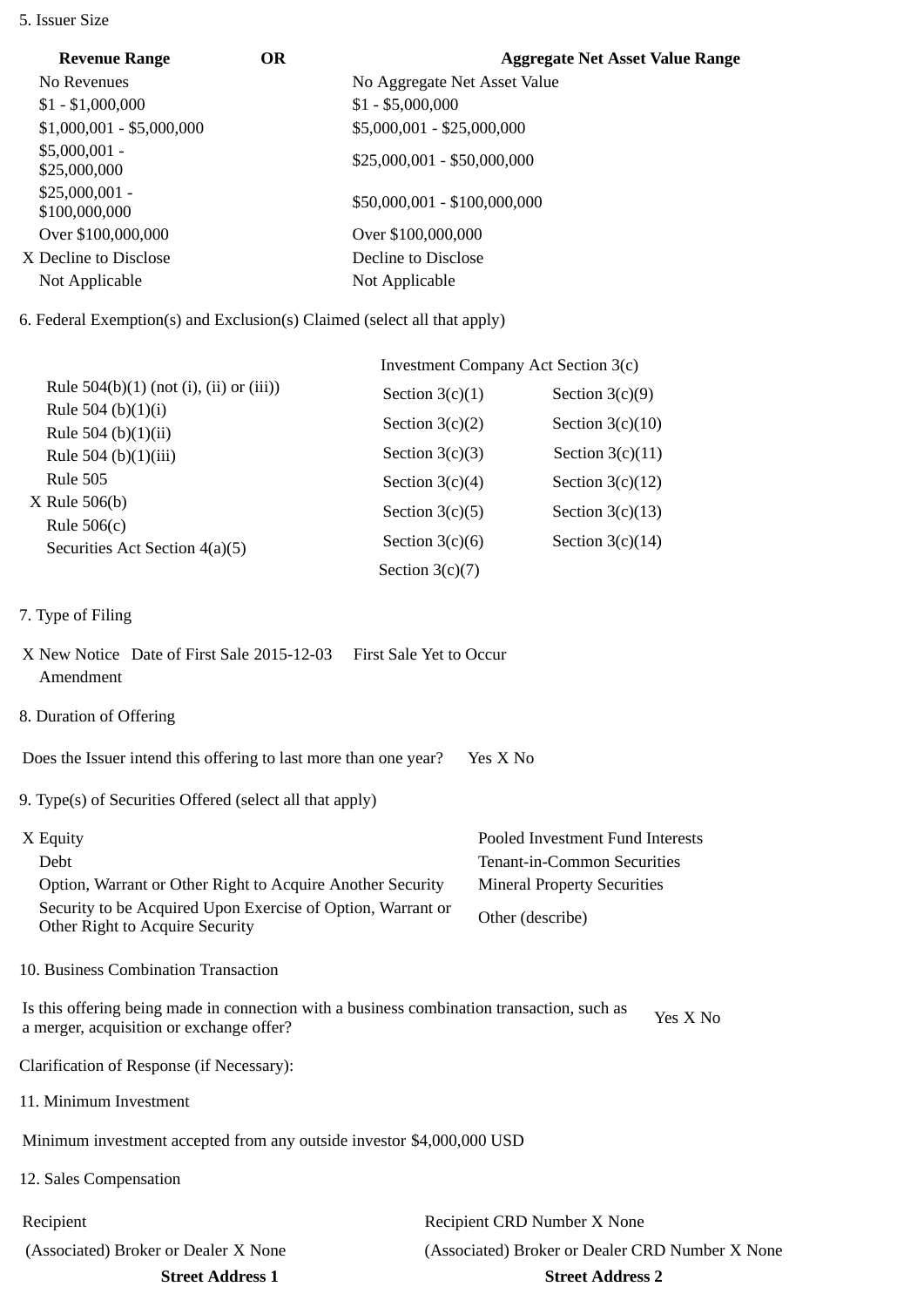13. Offering and Sales Amounts

| <b>Total Offering Amount</b> | \$8,000,001 USD or Indefinite |  |
|------------------------------|-------------------------------|--|
| <b>Total Amount Sold</b>     | \$8,000,001 USD               |  |
| Total Remaining to be Sold   | \$0 USD or Indefinite         |  |

Clarification of Response (if Necessary):

14. Investors

Select if securities in the offering have been or may be sold to persons who do not qualify as accredited investors, and enter the number of such non-accredited investors who already have invested in the offering. Regardless of whether securities in the offering have been or may be sold to persons who do not qualify as

accredited investors, enter the total number of investors who already have invested in the offering:

15. Sales Commissions & Finder's Fees Expenses

Provide separately the amounts of sales commissions and finders fees expenses, if any. If the amount of an expenditure is not known, provide an estimate and check the box next to the amount.

| Sales Commissions | \$0 USD Estimate |
|-------------------|------------------|
| Finders' Fees     | \$0 USD Estimate |

Clarification of Response (if Necessary):

16. Use of Proceeds

Provide the amount of the gross proceeds of the offering that has been or is proposed to be used for payments to any of the persons required to be named as executive officers, directors or promoters in response to Item 3 above. If the amount is unknown, provide an estimate and check the box next to the amount.

\$0 USD Estimate

Clarification of Response (if Necessary):

Signature and Submission

Please verify the information you have entered and review the Terms of Submission below before signing and clicking SUBMIT below to file this notice.

## Terms of Submission

In submitting this notice, each issuer named above is:

- Notifying the SEC and/or each State in which this notice is filed of the offering of securities described and undertaking to furnish them, upon written request, in the accordance with applicable law, the information furnished to offerees.\*
- Irrevocably appointing each of the Secretary of the SEC and, the Securities Administrator or other legally designated officer of the State in which the issuer maintains its principal place of business and any State in which this notice is filed, as its agents for service of process, and agreeing that these persons may accept service on its behalf, of any notice, process or pleading, and further agreeing that such service may be made by registered or certified mail, in any Federal or state action, administrative proceeding, or arbitration brought against the issuer in any place subject to the jurisdiction of the United States, if the action, proceeding or arbitration (a) arises out of any activity in connection with the offering of securities that is the subject of this notice, and (b) is founded, directly or indirectly, upon the provisions of: (i) the Securities Act of 1933, the Securities Exchange Act of 1934, the Trust Indenture Act of 1939, the Investment Company Act of 1940, or the Investment Advisers Act of 1940, or any rule or regulation under any of these statutes, or (ii) the laws of the State in which the issuer maintains its principal place of business or any State in which this notice is filed.
- Certifying that, if the issuer is claiming a Regulation D exemption for the offering, the issuer is not disqualified from relying on Regulation D for one of the reasons stated in Rule 505(b)(2)(iii) or Rule 506(d).

2